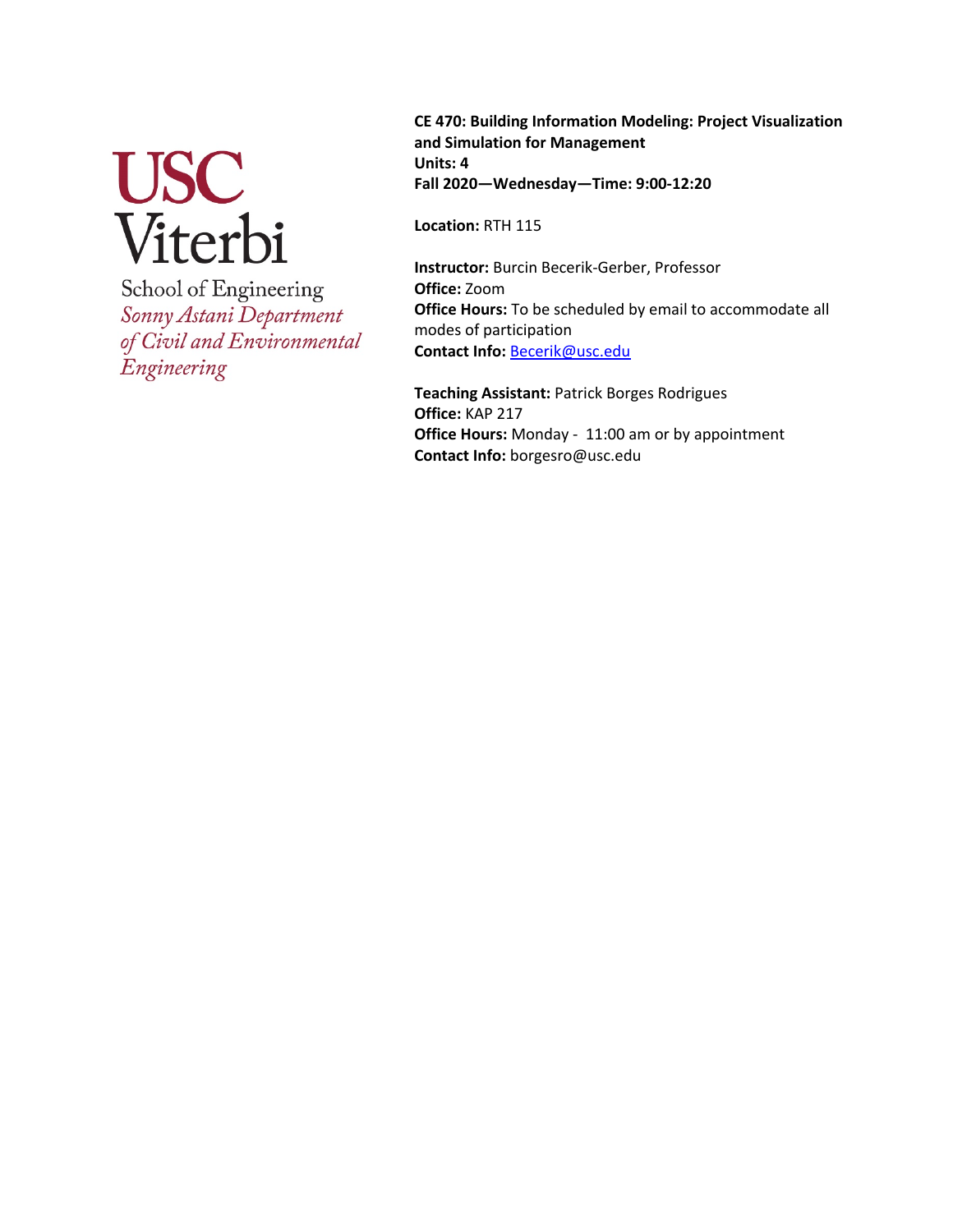### **Course Description**

Building Information Modeling (BIM) is a process focused on the development, use and transfer of a centralized data-rich virtual project model that facilitates documentation, design exploration, model-based quantity take-off and estimating, interference checking, construction coordination and sequencing, digital fabrication and building information visualization. In this course, students will learn BIM's use in the architecture, engineering and construction (AEC) industry, examine geometry, spatial relationships, building information, quantities and properties of building components, and understand the benefit and improvement areas BIM process offers. This course focuses on the role of BIM in the AEC industry and it covers recent developments in the area of BIM and integrated practice, both of which have a great potential to better project outcomes and maximize efficiency. In addition, the course brings cutting edge and emerging technology solutions into the classroom and tries to link these solutions into the BIM environment.

#### **Learning Objectives and Outcomes**

- *Familiarity with BIM*
- *Develop an understanding of the shift from 2D representation to 3D simulation*
- *Evaluate and effectively communicate the new means of coordination and collaboration of design and construction*
- *Develop an understanding for linking and maintaining continuity of existing and designed BIM information and other vital information, such as vendors for specific materials, location of details and quantities required for estimation, bidding and scheduling, into the model*
- *Learn new project delivery systems and technologies for integrated practice*

**Registration Restriction:** Registration is only open to the following class level(s): Junior, Senior, Master Student, and Doctoral Student

# **Course Notes**

# METHODS OF TEACHING

A combination of lectures, hands on software training, experiments with new technologies and discussions. Additional out of class time required for directed learning, course assignments and reviewing relevant material.

#### CLASS COMMUNICATION

Desire to Learn (D2L) course management system will be used for class communication, assignment submissions and reading materials.

# **Technological Proficiency and Hardware/Software Required REQUIRED SOFTWARE**

We will use various software solutions in this course. Below is a list of solutions and instructions for downloading them.

# **Autodesk Revit**– FREE for students: **http://students.autodesk.com/**

# **Autodesk Navisworks Manage** - **http://students.autodesk.com/**

Please go to http://students.autodesk.com, register and download Revit and Navisworks Manage with your USC e-mail address. Please note that if you decide to use another version of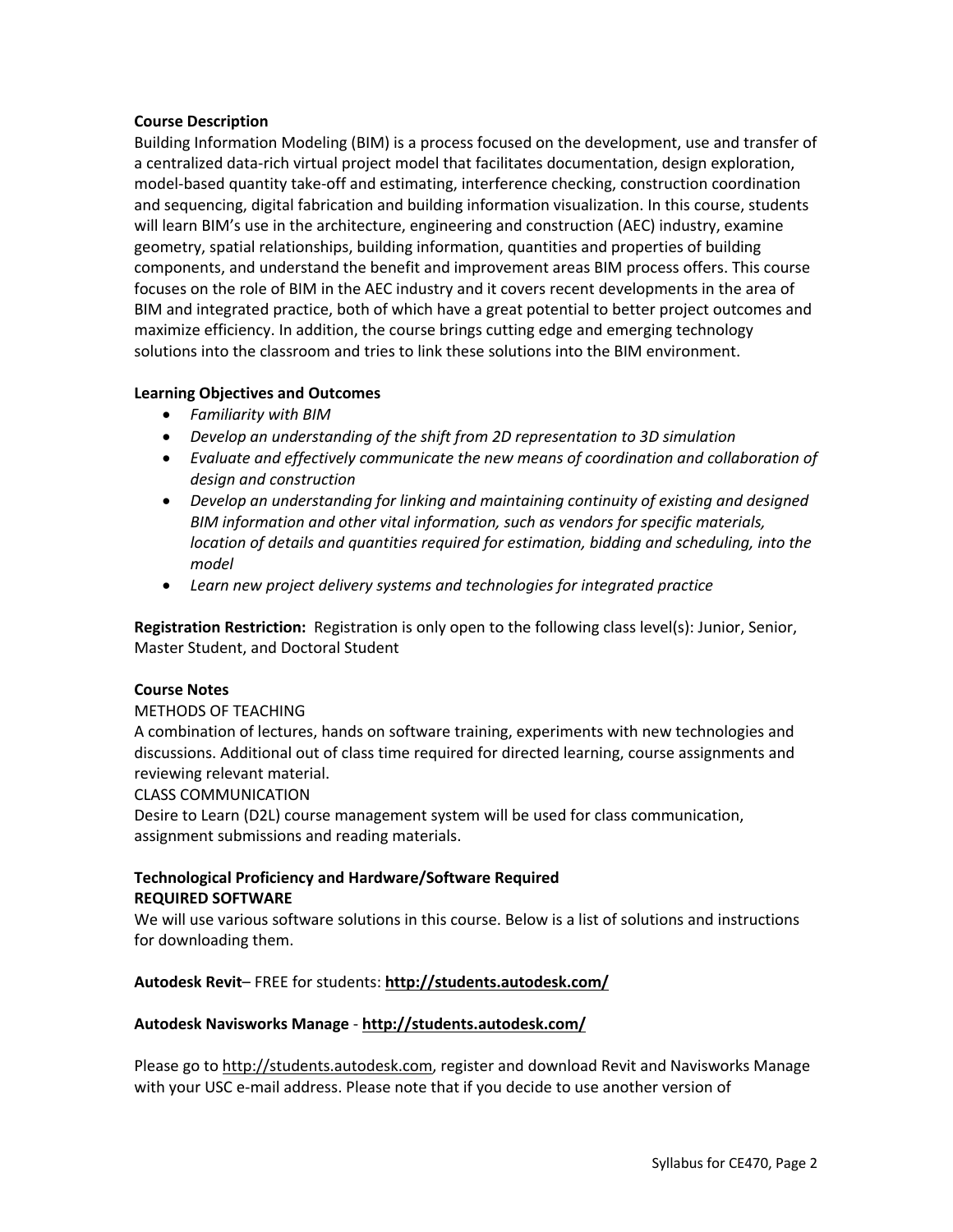Revit/Navisworks, it is important all team members to use the same version. Also, both of these software solutions are available on Enhanced Desktop Pool (virtual machine).

Revit and Navisworks are PC only but can be used on a Mac with Boot Camp (ships free with your Mac: go to Applications/Utilities/Boot Camp Assistant) or Parallels (http://www.parallels.com) that allows a Mac to run Windows. NOTE: to run Revit on a Mac, you must have a copy of the Windows operating system (Windows OS is available to students through Viterbi IT).

**Solibri Model Checker** – software will be available on Enhanced Desktop Pool (virtual machine), instructions on using the virtual machine will be provided during the semester.

**Synchro Pro** - software will be available on Enhanced Desktop Pool (virtual machine), instructions on using the virtual machine will be provided during the semester.

| Graphisoft; ArchiCAD         | http://www.graphisoft.com/archicad/                               |  |
|------------------------------|-------------------------------------------------------------------|--|
| <b>Bentley OpenBuildings</b> | https://www.bentley.com/en/products/product-line/building-design- |  |
| Designer                     | software/openbuildings-designer                                   |  |
| Digital Project              | http://www.digitalproject3d.com/                                  |  |
| Tekla                        | http://www.tekla.com/us                                           |  |
| <b>VICO</b>                  | https://vicooffice.dk/en/                                         |  |
| <b>IES</b>                   | http://www.iesve.com/                                             |  |
| <b>Green Building Studio</b> | https://gbs.autodesk.com/GBS/                                     |  |
| Assemble Systems             | http://assemblesystems.com/                                       |  |
| Ecodomus                     | http://www.ecodomus.com                                           |  |
| Innovaya                     | http://www.innovaya.com                                           |  |

#### **RELATED SOFTWARE**

#### **RELATED BIM RESOURCES**

AUGI (Autodesk User Grouproup

Tips and Tricks Series by

International)

**AECbytes** 

| Analysis, Research and Reviews                                   | - http://www.aecbytes.com/                     |
|------------------------------------------------------------------|------------------------------------------------|
| of AEC Technology - AECbytes                                     |                                                |
| <b>Building Smart Alliance</b>                                   | - http://www.buildingsmart.org/                |
| National BIM Standard (NIBS)                                     | - https://www.nationalbimstandard.org/         |
| <b>BIM Forum</b>                                                 | - http://www.bimforum.org/                     |
| <b>BIM and Integrated Design</b>                                 | - http://bimandintegrateddesign.com/           |
| <b>BIM Object</b>                                                | - https://www.bimobject.com/en-us/product      |
| <b>REVIT RESOURCES</b>                                           |                                                |
| Revit On-line Help                                               | - https://help.autodesk.com/view/RVT/2021/ENU/ |
| textual formace martituding a sua final are other<br>$P = 11.71$ |                                                |

- Revit City **http://www.revitcity.com/index.php**
	- **http://forums.augi.com/**(navigate to Forums >AEC > Revit)
- Club Revit **http://clubrevit.com (on LinkedIn)**
- The Revit Kid **http://therevitkid.blogspot.com/**
- BIM Boom/ Revit 3D **http://bimboom.blogspot.com/**
	- **http://www.aecbytes.com/tipsandtricks/index.html**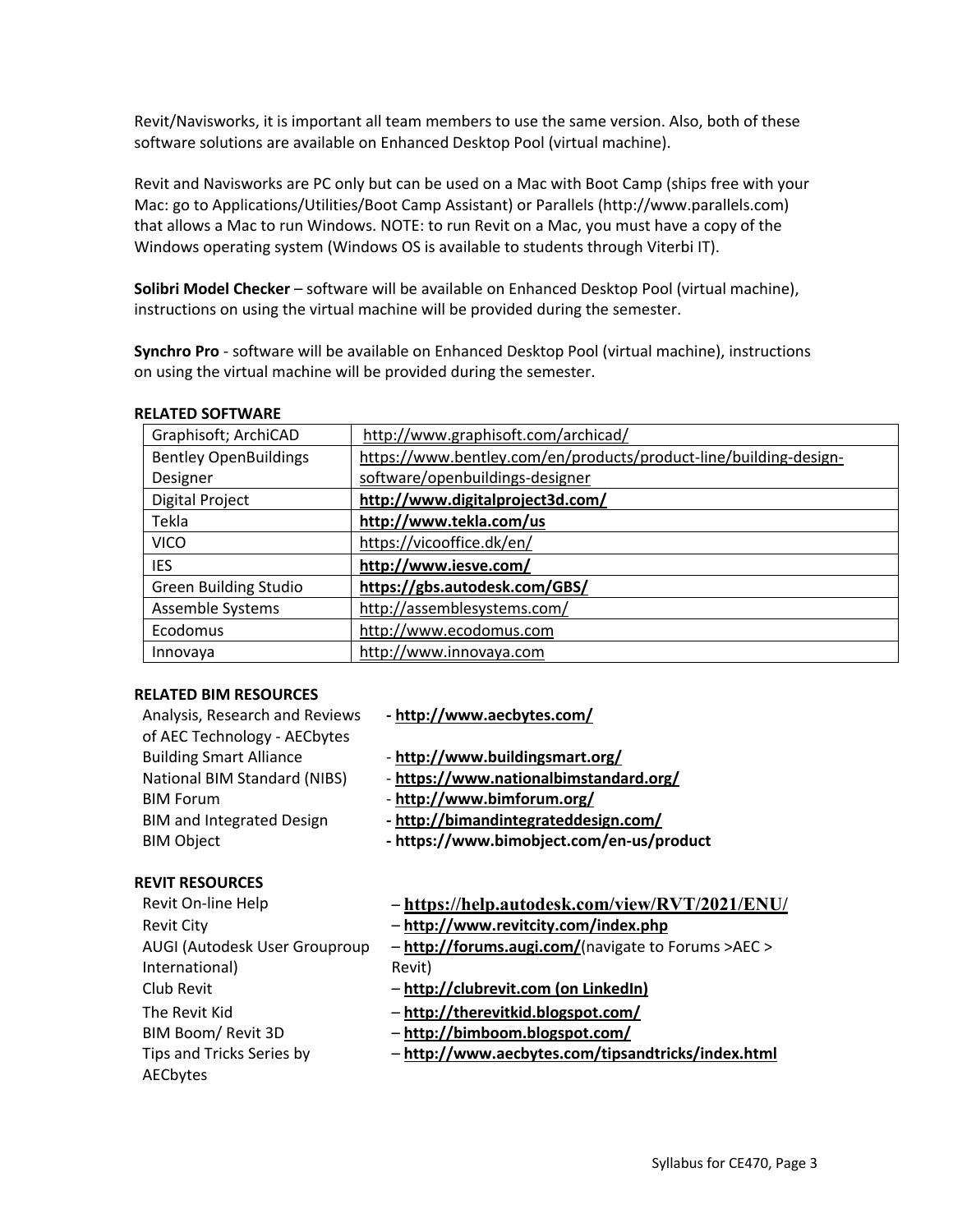#### **Readings and Supplementary Materials**

#### **RECOMMENDED TEXTBOOK**

BIM Handbook: A Guide to Building Information Modeling for Owners, Managers, Designers, Engineers and Contractors- Chuck Eastman, Paul Teicholz, Rafael Sacks, Kathleen Liston, 2nd Edition.

#### **Description and Assessment of Assignments**

This course is heavy in terms of hands-on project-based assignments. Recommended textbook is a suggestion and not required.

**Assignment 1 (Midterm Assignment):** 2D drawings of a typical campus building will be provided to the students. Students (in teams) will model (architectural and structural) this campus building based on their Revit knowledge acquired through the in-class-tutorials and self-practice. Teams can divide the work by discipline or by floor or any other way they choose. The goal of this exercise is to understand the collaborative effort of modeling and coordination between different disciplines. A short report and milestone submissions (see the schedule below) are required with the submission of the BIM models. The report should clearly state each team member's contribution. More details will be provided.

**Assignment 2:** Each student will research one BIM authoring or specialty tool that is available in the market. Students will identify the tool they will research and inform the instructors by the date indicated in the schedule below. Students will prepare a report outlining the strengths and weaknesses of the tool they have selected. It is expected that students will do a bibliographical research and also download the software, import their model to their selected BIM authoring software and explore software functionalities and capabilities. A short presentation and a write up, on the above-mentioned areas as well as the interoperability issues between Revit and the selected software, will be prepared and delivered on the due date of the assignment.

**Assignment 3 (Final Assignment):** Teams will perform interference checking and 4D simulation using Navisworks, Solibri and Synchro. Teams will use the models (architectural and structural) they have developed in their mid-term assignment. The MEP model of the building will be provided. Teams will present their work and findings on the pros and cons of each tool. In addition, the teams will research other BIM tools available for construction management and present their analysis. A short report and milestone submissions (see the schedule below) are required with the submission of the BIM models. The report should clearly state each team member's contribution. More details will be provided.

# EVALUATION AND GRADING SCHEMA

Grades will be based on completeness and quality of assignments, attendance and participation. Additional breakdown for grading for each assignment will be provided in assignment descriptions that will be handed out during the semester.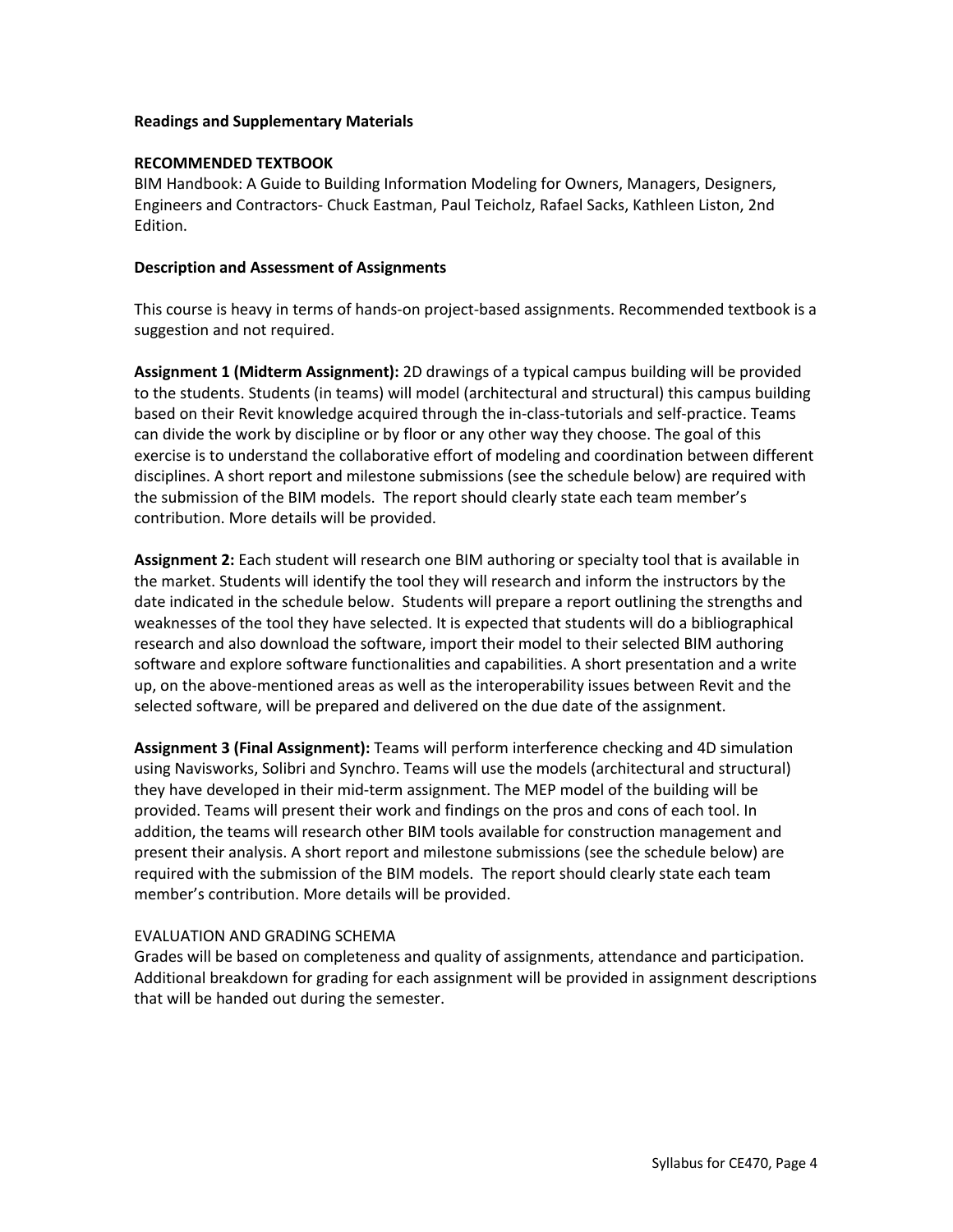#### **Grading Breakdown**

| Assignment             | % of Grade |
|------------------------|------------|
| Midterm (Assignment 1) | 10         |
| Milestone 1            |            |
| Midterm (Assignment 1) | 30         |
| Submission and         |            |
| Presentation           |            |
| Assignment 2           | 15         |
| Final (Assignment 3)   | 10         |
| Milestone 1            |            |
| Final (Assignment 3)   | 30         |
| Submission and         |            |
| Presentation           |            |
| Participation in       | 5          |
| discussions            |            |
| ΤΟΤΑL                  | 100        |

#### **Grading Scale**

Course final grades will be determined using the following scale

- A 95-100
- A- 90-94
- B+ 87-89
- B 83-86
- B- 80-82
- C+ 77-79
- C 73-76
- C- 70-72
- D+ 67-69
- D 63-66
- D- 60-62
- F 59 and below

#### **Assignment Submission Policy**

It is crucial that students turn in whatever they have on the due date. NO assignment will be accepted late. Assignments are due the beginning of the class as specified in the class schedule below. A grade of Incomplete for the course will only be issued when a student is unable to complete the work because of documented illness (verified with a letter from a medical professional) or emergency after the twelfth week of classes. **ALL ASSIGNMENTS ARE DUE 11:59AM ON THE DAY INDICATED IN THE SCHEDULE.**

# **Grading Timeline**

#### Return of Course Assignments

Returned paperwork, unclaimed by a student, will be discarded after a year and hence, will not be available should a grade appeal be pursued following receipt of his/her grade.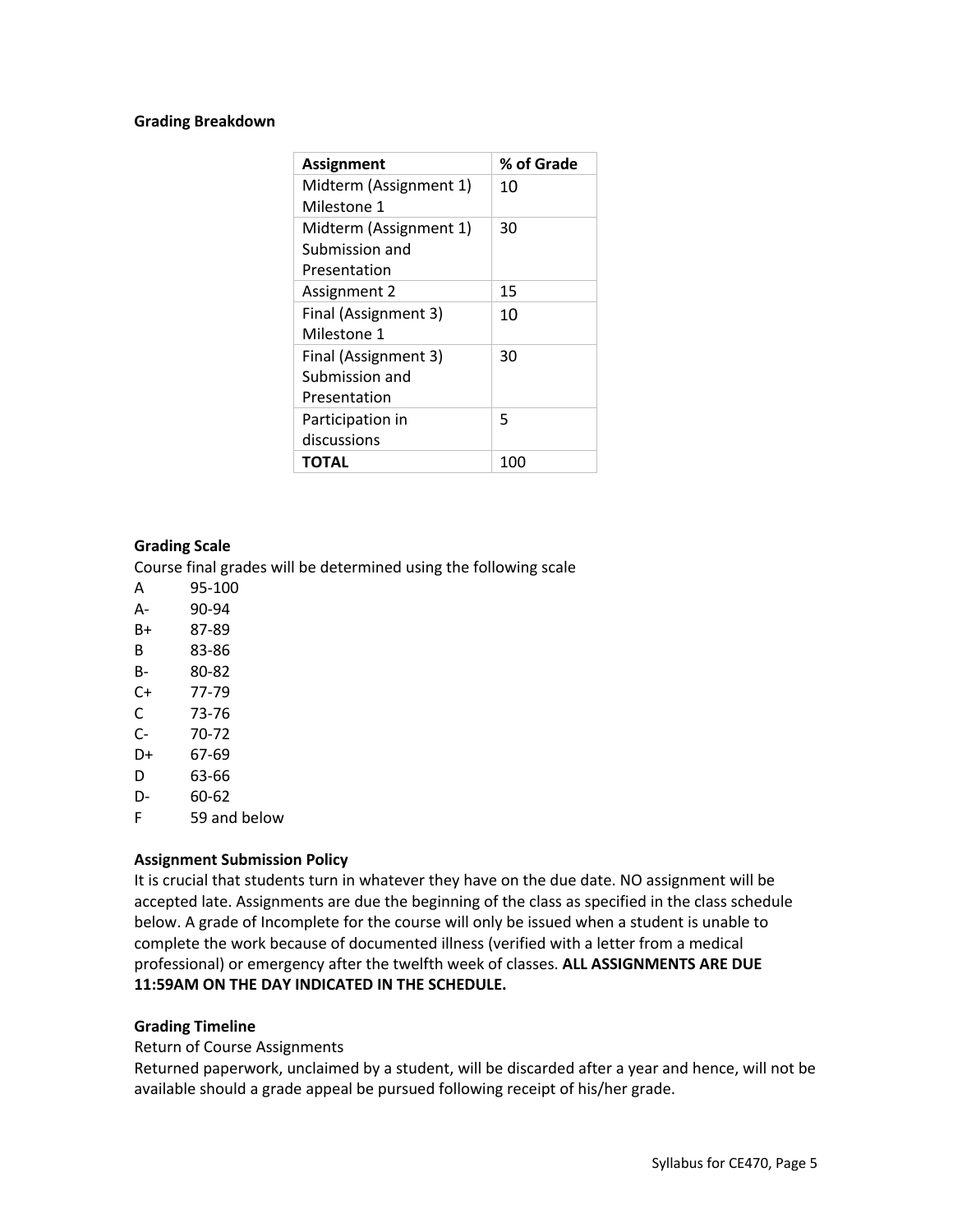# **Additional Policies**

## CLASS PARTICIPATION

Continuous attendance is critical for your success in this class as the class topics build on each other and attendance is part of the evaluation criteria. If you miss a class, it is your responsibility to ask at the next class what you missed or find out about topics covered. If you are late for class, it is your responsibility to make sure we check you present; if not you will not get credit for attendance.

Your participation in the class is part of the evaluation criteria. This is a highly interactive class. There is continuous interchange between the instructor, TA, guest lecturers and students. Questions and participation in discussions are highly encouraged.

### **Course Schedule: A Weekly Breakdown**

This course is heavy in terms of hands-on project-based assignments. The recommended textbook is a suggestions and not required.

|       | <b>Topics/Daily Activities</b>                                                                                                     | <b>Due Dates</b>                           |
|-------|------------------------------------------------------------------------------------------------------------------------------------|--------------------------------------------|
| 08/25 | <b>COURSE INTRODUCTION</b><br>Course overview<br>Student survey                                                                    |                                            |
|       | <b>BIM INTRODUCTION</b><br>Why is BIM important?<br>How is BIM changing the AEC<br>industry?                                       |                                            |
|       | INTRODUCTION TO BIM AUTHORING<br>Introduction to modeling<br>What is BIM and what is NOT BIM?<br>Different uses of BIM             |                                            |
| 9/1   | MODELING (Revit)<br>Accurately modeling building<br>elements (walls, doors, windows,<br>floors, roofs, etc.)                       |                                            |
| 9/8   | <b>COLLABORATION IN BIM (BIM 360)</b><br>How to collaborate in a BIM<br>environment<br>Cloud based collaboration<br>Sharing models |                                            |
| 9/15  | <b>STRUCTURAL MODELING (Revit)</b><br>Structural systems                                                                           |                                            |
| 9/22  | <b>DOCUMENTATION (Revit)</b>                                                                                                       | Submit the work for Midterm<br>Milestone 1 |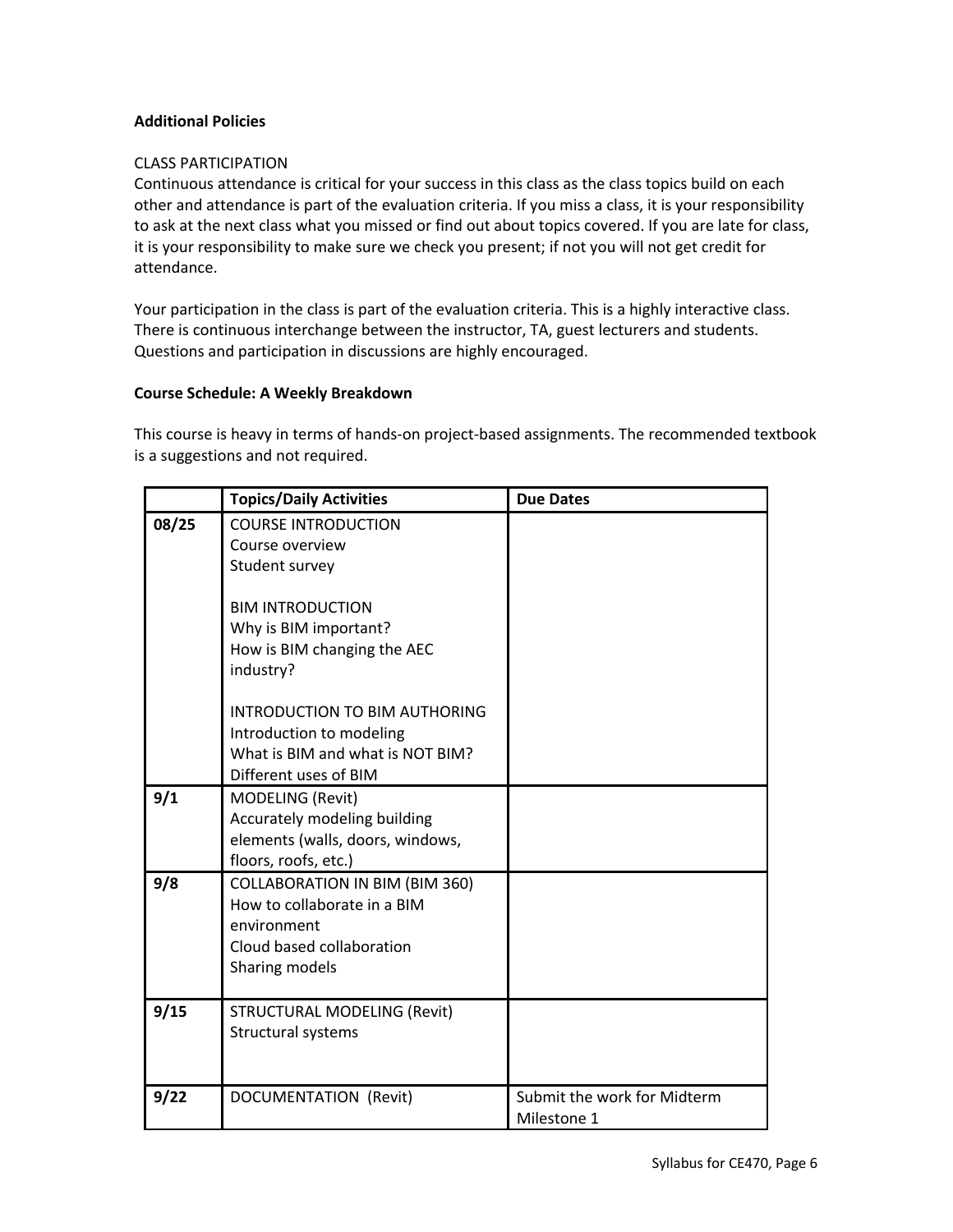|       | Sections, elevations, 3D views,                |                                     |
|-------|------------------------------------------------|-------------------------------------|
|       | schedules, quantities, etc.                    | Choose your alternative BIM tool    |
|       |                                                | and report to the Instructor/TA for |
|       | <b>CUSTOM FAMILIES</b>                         | Assignment 2                        |
|       | Creating custom parametric model               |                                     |
|       | elements and geometries                        |                                     |
| 9/29  | <b>CONSTRUCTION COORDINATION</b>               |                                     |
|       | (Navisworks)                                   |                                     |
|       | Principles of IPD                              |                                     |
|       | Model integration                              |                                     |
| 10/06 | <b>INTEGRATED PROJECT SESSION</b>              | Midterm assignment due              |
|       | <b>Team Presentations</b>                      |                                     |
|       |                                                |                                     |
|       | <b>BIM for CONSTRUCTION</b>                    |                                     |
|       | MANAGEMENT                                     |                                     |
|       | Challenges and case studies of BIM             |                                     |
|       | <b>Guest Speaker: TBD</b>                      |                                     |
| 10/13 | <b>CONSTRUCTION COORDINATION</b>               |                                     |
|       | (Solibri)                                      |                                     |
|       | Interference checking                          |                                     |
|       | Identifying/resolving issues                   |                                     |
| 10/20 | <b>STUDENT PRESENTATIONS</b>                   | Assigment 2 due                     |
|       | Software environments/solutions                |                                     |
|       | Pros/cons of different BIM tools               |                                     |
| 10/27 | <b>FUTURE TRENDS IN BIM</b>                    | Submit the work for Final           |
|       | Use of virtual environments for design         | Milestone 1                         |
|       | exploration                                    |                                     |
|       | Data management & Cloud based BIM              |                                     |
|       | Laser scanning and BIM                         |                                     |
|       | Computer aided                                 |                                     |
|       | manufacturing/fabrication                      |                                     |
| 11/03 | TIME-PHASED CONSTRUCTION<br>PLANNING (Synchro) |                                     |
|       | 4D simulation                                  |                                     |
| 11/10 | TIME-PHASED CONSTRUCTION                       |                                     |
|       | PLANNING (Synchro)                             |                                     |
|       | 4D simulation                                  |                                     |
| 11/17 | <b>BIM FOR FACILITY MANAGEMENT</b>             |                                     |
|       | Use of BIM in the operation stage              |                                     |
|       | <b>Guest Speaker: TBD</b>                      |                                     |
|       |                                                |                                     |
| 11/24 | <b>THANKSGIVING BREAK</b>                      |                                     |
| 12/1  | <b>INTEGRATED PROJECT SESSION</b>              | <b>Final presentations due</b>      |
|       | <b>Team Presentations</b>                      |                                     |
|       |                                                | Final assignment due 12/08          |
|       |                                                | No exams!                           |
|       |                                                |                                     |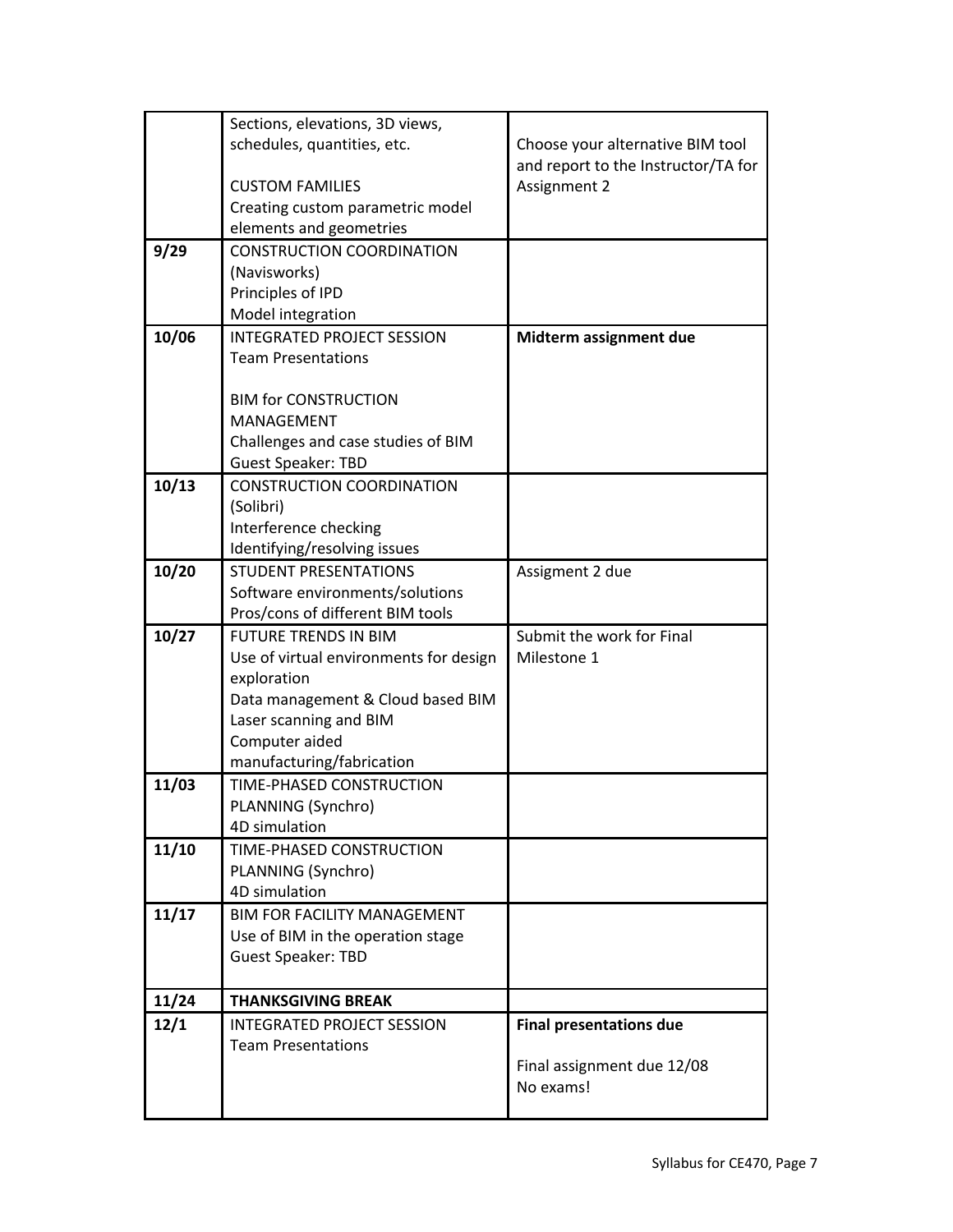#### **Statement on Academic Conduct and Support Systems**

#### **Academic Conduct:**

Plagiarism – presenting someone else's ideas as your own, either verbatim or recast in your own words – is a serious academic offense with serious consequences. Please familiarize yourself with the discussion of plagiarism in SCampus in Part B, Section 11, "Behavior Violating University Standards" policy.usc.edu/scampus-part-b. Other forms of academic dishonesty are equally unacceptable. See additional information in SCampus and university policies on scientific misconduct, policy.usc.edu/scientific-misconduct.

# **Support Systems:**

# *Student Health Counseling Services - (213) 740-7711 – 24/7 on call* engemannshc.usc.edu/counseling

Free and confidential mental health treatment for students, including short-term psychotherapy, group counseling, stress fitness workshops, and crisis intervention.

# *National Suicide Prevention Lifeline - 1 (800) 273-8255 – 24/7 on call* suicidepreventionlifeline.org

Free and confidential emotional support to people in suicidal crisis or emotional distress 24 hours a day, 7 days a week.

# *Relationship and Sexual Violence Prevention Services (RSVP) - (213) 740-4900 – 24/7 on call* engemannshc.usc.edu/rsvp

Free and confidential therapy services, workshops, and training for situations related to genderbased harm.

# *Office of Equity and Diversity (OED) | Title IX - (213) 740-5086* equity.usc.edu, titleix.usc.edu

Information about how to get help or help a survivor of harassment or discrimination, rights of protected classes, reporting options, and additional resources for students, faculty, staff, visitors, and applicants. The university prohibits discrimination or harassment based on the following protected characteristics: race, color, national origin, ancestry, religion, sex, gender, gender identity, gender expression, sexual orientation, age, physical disability, medical condition, mental disability, marital status, pregnancy, veteran status, genetic information, and any other characteristic which may be specified in applicable laws and governmental regulations.

# *Bias Assessment Response and Support - (213) 740-2421*

studentaffairs.usc.edu/bias-assessment-response-support

Avenue to report incidents of bias, hate crimes, and microaggressions for appropriate investigation and response.

# *The Office of Disability Services and Programs - (213) 740-0776* dsp.usc.edu

Support and accommodations for students with disabilities. Services include assistance in providing readers/notetakers/interpreters, special accommodations for test taking needs, assistance with architectural barriers, assistive technology, and support for individual needs.